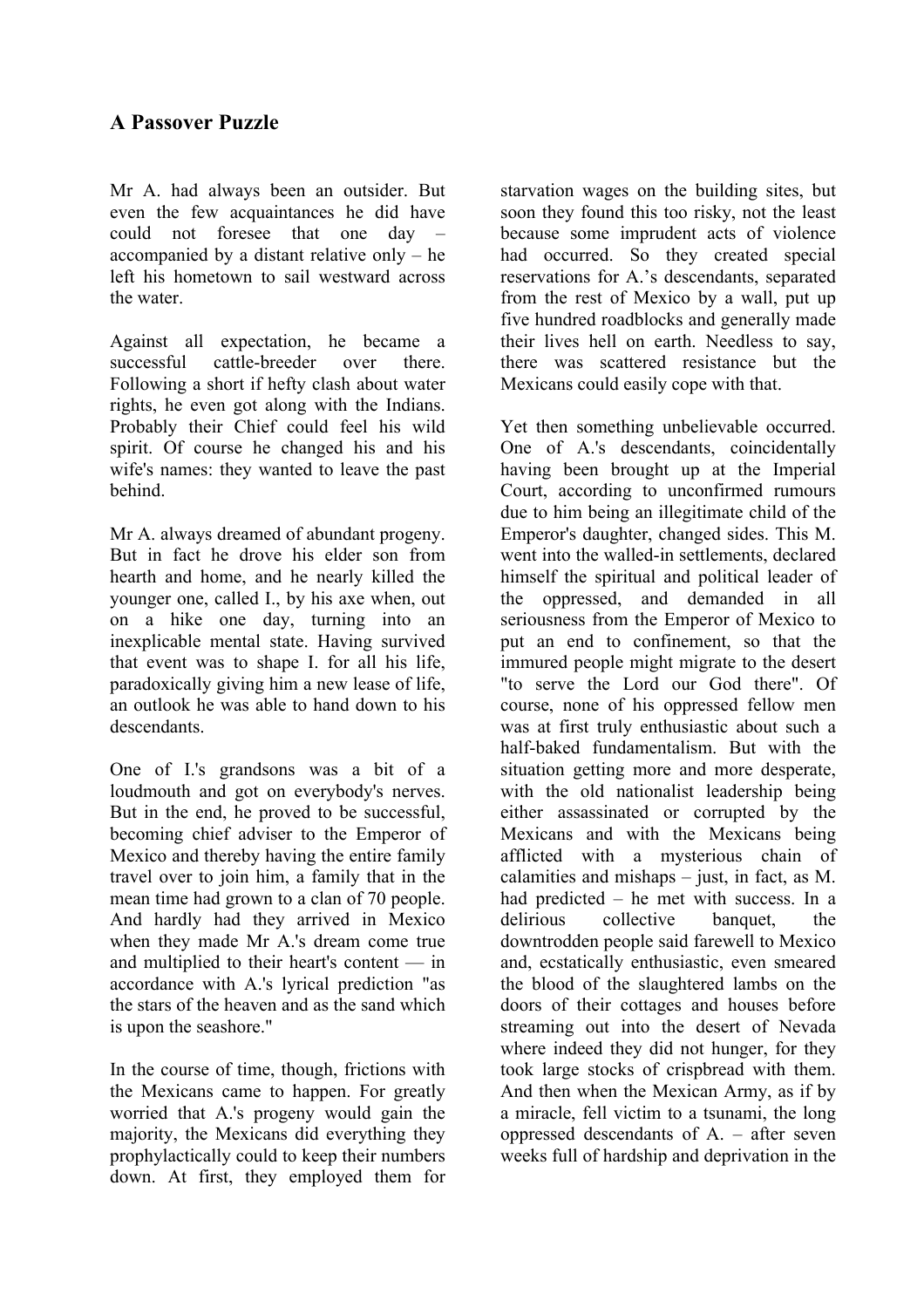desert – declared their willingness to follow M. and his moral conceptions.

Had he been able to witness the day, Mr A. would have been most delighted. He had always had a spiritual vein.

### **For many a reader an unnecessary commentary**

I have related this myth, in a nutshell, as it is told in the first and second of the five books of the Torah. I did not mention God, because Mr A. was the only to recognize God at his time, and also M. had to convince all others of the existence of the One God.

Needless to say, the water crossed by Mr A. was not the ocean but the River Euphrates. Yet cross it he did, in the same manner as the emigrants of the 19th century: never to come back. And thus it was that A. came to be the progenitor of all emigrants who seek their fortune in faraway places. For as he crossed the river, he became an " '*ivri"*, anglicized "Hebrew", meaning "one from over there", a crosser, a wanderer. (See for more details Halter, 2002).

The Indian chief's name was Abimelekh. The well where they fought and made their peace, has been called Be'er Sheva ever since, and Mr A. and his wife changed their names from Avram and Sarai to Avraham and Sarah. Illinois or Colorado or California or wherever Mr A. made his fortune is the land of Canaan, and the country in which the big mouth Joseph, inventor of dream interpretation and later secretary of state for nutrition & finance, accommodated his clan is called "Mitzrayim" in the Bible — which to our ears today might indeed sound more like Mexico than Egypt. The crispbread is *matza*, the unleavened bread. Only in describing the oppression, I allowed myself some poetic license, of which more later.

# **And tell your child tomorrow …**

The exodus from Egypt is the central myth of Judaism. Which is why *Pesakh*, the Feast of the Passover, has been celebrated by Jewish families for thousands of years as the most important festival of the year. I could receive this tradition at home, as I told in my book (Verleger, 2008):

*The nicest festival was Passover. Days beforehand it was obvious that the festival was coming: the whole house would be cleaned because the chametz – breadcrumbs, flour, anything fermented or leavened – had to go. On Passover Eve, my father would, at the light of a candle, go through the house and gather in the pieces of bread which had been put there for that very purpose. The pickings were burnt in the garden on next morning, which rendered our house free of leaven. Then the meals were prepared for the two Seder evenings: raisin wine for the children, charoset, eggs, saltwater, red radishes, chicken soup with matza balls, chicken. Anyone feeling bold could grate the horseradish. The table was covered with a white cloth, the matza lay under its fine cover, there was a cushion on each chair, the candles were burning. All of us knew how the evening would proceed but even so the youngest child, pretending to be completely surprised, had to ask the four questions:*

*"Mah Nishtanah haLaylah hazeh miKol haLeylot" - "what makes this night different from all nights"? Whereupon my father, reading from the book of the evening, the Haggadah (the "telling") told the story of the exodus from Egypt, of slavery and liberation. We drank four cups of wine, ate a lot, as was prescribed, and sang the traditional songs.*

# **What is the essence of this evening?**

Martin Buber (1949) tells the story of the Hasidic Rabbi Levi Yitzchak of Berditchev (d. 1809) who had once been very proud of the way he had held the Seder evening until he heard a voice: "What are you so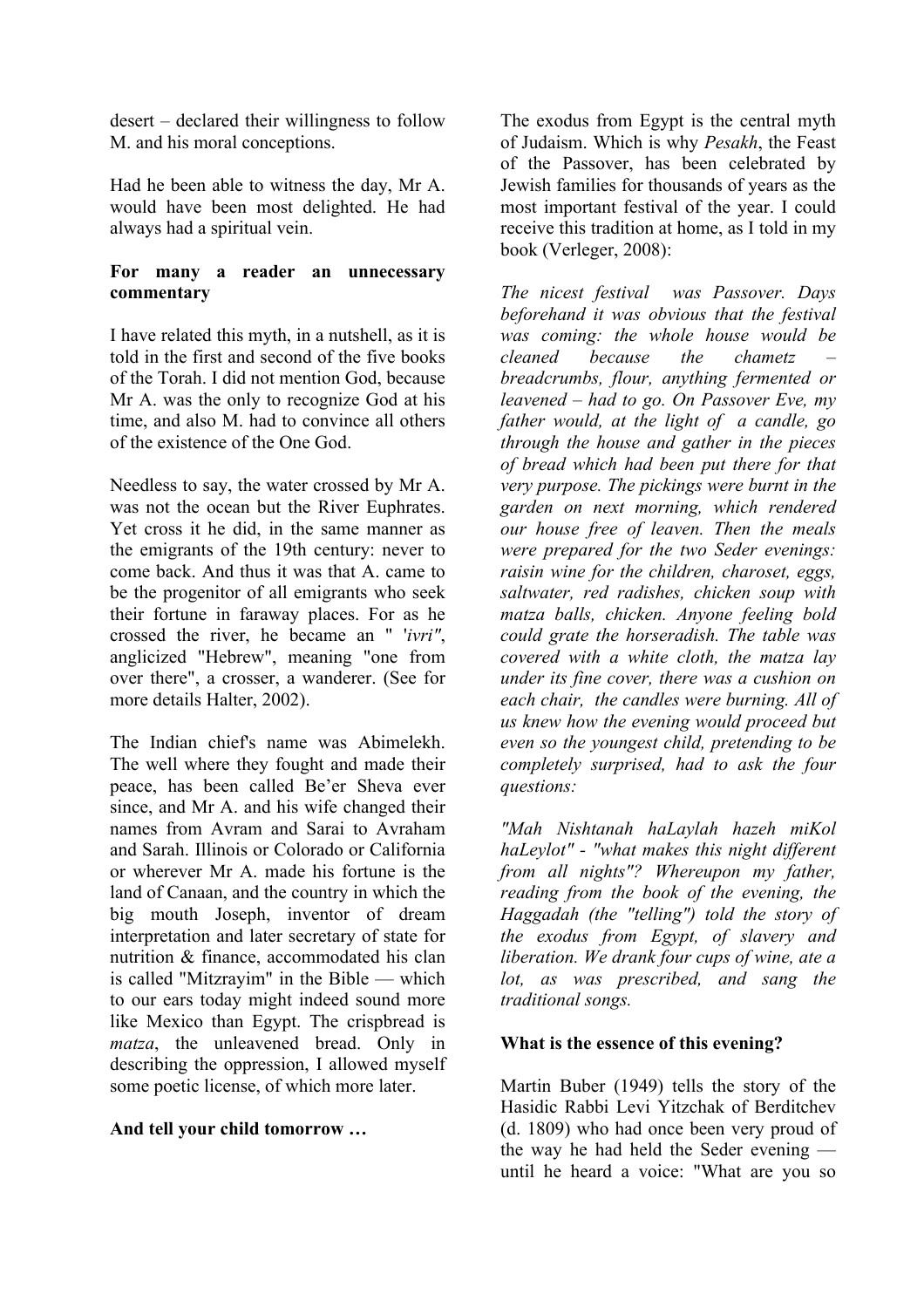proud of? More worthy to me is the Water Carrier Chayim's Seder than yours". The irritated Rabbi had a search put out for this Chayim. So he was found, a simple uneducated man, who was sleeping off the effects of a drinking session. When he was awakened the Rabbi asked him "How did you hold the Seder?"

The Water Carrier replied: "Rabbi, I shall tell you the truth. You see, I have always been told that it is forbidden to drink schnapps for the eight days of the festival and so yesterday morning I drank enough for eight days. Whereupon I became tired and fell asleep. Only to be woken up in the evening by my wife who said to me: 'Why don't you hold the Seder as all Jews do?' To which I said: 'What do you want from me? I am untaught, my father was an untaught man, and I don't know what may and may not be done. But see here, one thing I do know is this: our forefathers and our foremothers were captured by the gypsies and we have a God who led them out of captivity into freedom. And lo and behold, now we are again in captivity and I know it and I can tell you that also we will be led by God into freedom'. And then I saw the table standing there and the cloth that shone like the sun and on it were spread out bowls full of *matzot* and eggs and other food and bottles of red wine. And so I ate of the *matzot* with the eggs and drank of the wine and gave my wife to eat and drink. And I was overwhelmed with joy and lifted a cup to God and said: 'See here, God, I am drinking this cup to you. And you look down on us and set us free!' And so we sat there and drank and were happy, together with God. And then I got tired, laid down to rest and fell asleep."

# **And who can still believe in that?**

Over the centuries, Judaism was an ideology of liberation, of the possibility of the coming salvation, of healing the world through God's grace. Thereby, Judaism gave a meaning to the lives of those its adherents,

who could, by joyfully fulfilling God's commandments, bring the world closer to salvation (Scholem, 1967).

The traditional text of the Haggadah reaffirms at the end of the telling about the exodus from Mitzrayim, that "in each new generation, it is man's duty to see himself as if having come out of the land of Egypt. For it is said (in the Torah) that 'thou shalt say unto your child, on this day, "Therefore did God do that for me during my exodus from the land of Egypt'". That is to say that not only our ancestors were delivered by the Holy One – blessed be He – but along with them also we were delivered."

To see themselves as if still suffering under the Egyptian oppression and as if still waiting for deliverance from slavery was no difficult feat for the Jews in Central Europe, because conditions were usually disagreeable in the Christian Occident and because the hope for freedom, though everpresent, was seldom fulfilled. Deliverance was a magic word and has remained so until the present day.

So the Feast of Passover has reminded us Jews that our traditional role is the role of victim. And that, even though God may have the axe fall on us  $-$  just as Mr A. at first believed that this is what God had ordered him to do to his son Isaac – the very same God will stop the axe in its swing – just as did happen with Isaac – or at least God will mete out common justice to us posthumously, ultimately delivering us. And even if yesterday the Pharaoh was called Hitler, today we have been freed from him, and thanks to the merits of our beloved murdered ones, God has sent us new deliverance with David ben Gurion as the new Moses

# Thus it has been until now.

All of a sudden, though, and parallel to this thousands-year-old victim myth, the story of oppression in the land of Mitzrayim may be read in a completely different light. What